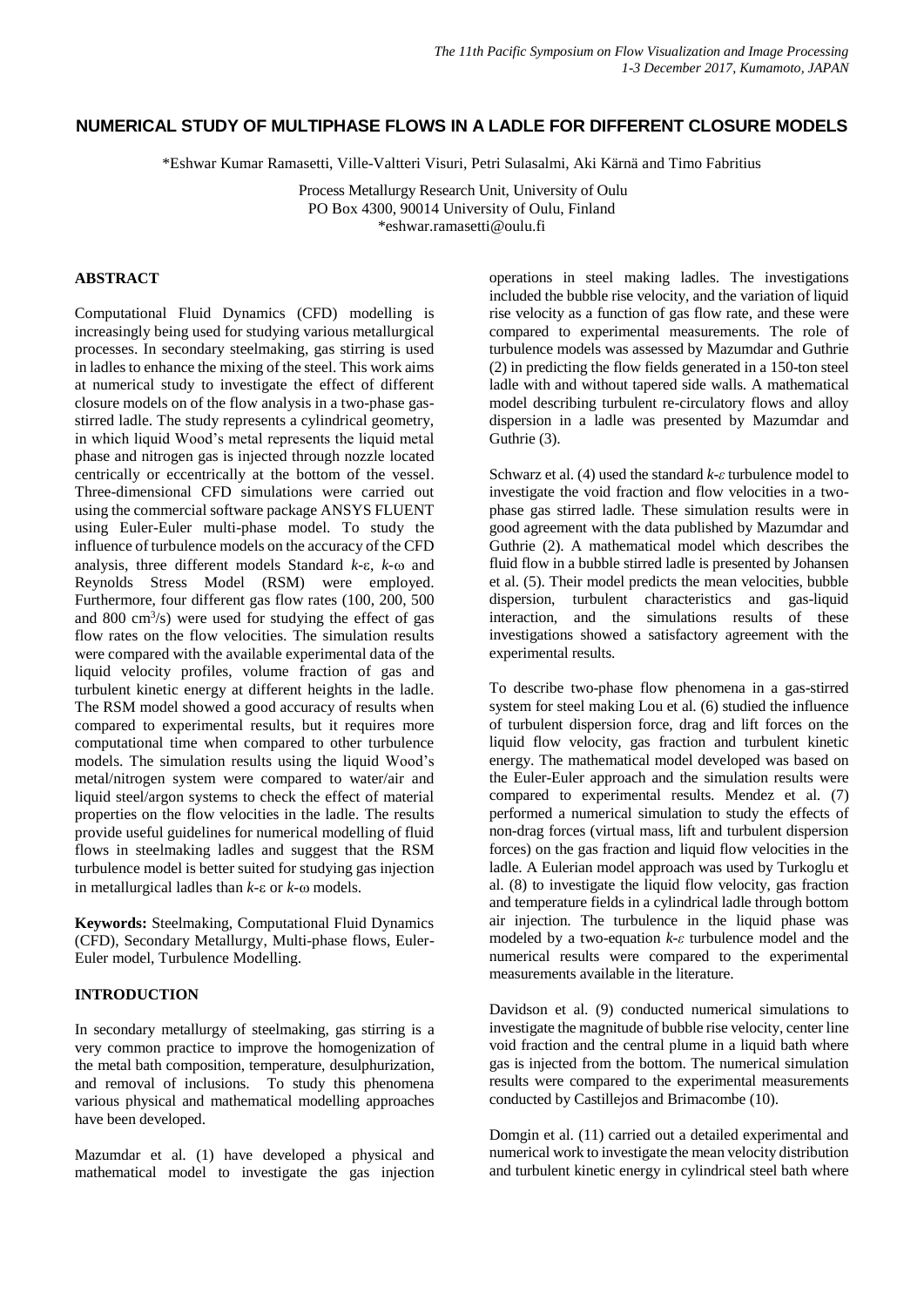gas is injected through the bottom. The numerical simulations were based on Euler-Euler and Euler-Lagrange approaches and computational results based on Euler-Euler approaches were in good agreement with the experimental ones measured.

A study of two different turbulence modelling approaches (*k-ε* and RSM) was conducted by Park et al. (12) for a gas stirred ladle system. The investigations included the flow velocities, gas fraction and turbulent kinetic energies. The results showed that the turbulent kinetic energies predicted by *k-ε* turbulence model were higher and that the RSM and *k*-ε model are not suitable for predicting highly swirling flows.

Experiments and numerical simulations were carried out by Szekely et al. (13) for a water model of an argon-stirred ladle system. The simulation was performed by solving the turbulent Navier-Stokes equations and were based on using Spalding's *k-ω* turbulent model. The results showed good predictions of flow velocity and gas fractions when compared to the experimental measurements. A similar kind of work was also done by Ilegbusi et al. (14) investigating the flow velocities in a water model of an argon gas-stirred ladle through experiments and simulations. The simulation results were compared for two different turbulent models (*k*ε and anisotropic eddy viscosity model). The predicted simulation results of mean velocity and turbulent parameters were compared to the experimental measurements.

Xie and Oeters (15) carried out experimental measurements for the flow velocity in a ladle with liquid Wood's metal with nitrogen gas injected through centric blowing. The liquid flow was measured using magnetic probes for various blowing conditions. The measurements for bubble behavior, as well as the local gas fraction and the rising velocity of bubbles were measured by Xie et al. (15) for different gas flow rates and nozzle diameters. The results were presented in the form of axial and radial velocities, gas volume fraction and for the turbulent kinetic energy at different heights of the ladle. Xia et al. (16) carried out numerical simulations and validated the experimental measurements axial and radial velocity profiles of Xie and Oeters (15) and Xie et al. (17) for different drag forces and lift coefficients. On the other hand, there was no detailed description of effect of different turbulence modelling approaches for the flow velocity in the ladle. Therefore, it is necessary to validate the experimental measurements with numerical simulations for different turbulence models.

The primary objective of the current work is to develop a mathematical model based on a Euler-Euler approach for a two-phase gas stirred ladle. This model would be able to simulate the flow in the ladle with Wood's metal as the liquid phase and nitrogen gas blown from the nozzle. These results are compared to the experiments of Xie and Oeters (15) and Xie et al. (17). Furthermore, this mathematical model would be able to study the effect of

different modelling liquids phases (liquid Wood's metal, liquid steel and water) properties on the flow in the ladle.

# **MATHEMATICAL MODEL**

The mathematical model is identical to the ladle used by Xie and Oeters (1992) and Xie et al. (1992) for experimental measurements. The ladle model is 400 mm in diameter and the height is 370 mm, filled with liquid Wood's metal/liquid steel/water with nitrogen/argon/air injected through a nozzle with a diameter of 3 mm located centrally/eccentrically at the bottom, as shown in Figure 1 below. Four different flow rates  $100, 200, 500, 800 \text{ cm}^3/\text{s}$ are used to study the effect of the flow rates on the flow velocities.



Figure 1: Schematic of ladle model.

# **The Euler-Euler multi-phase model**

In the present work, Eulerian-Eulerian two-phase model is used. This model gives information about the volume fraction for every phase at a certain point in flows with multiple phases by providing a description of each phase and by explaining the probability of that phase being present at that point. Between the two phases there is some force of attraction and it is included through the drag force, lift force and virtual mass effect (defined as the net force between phases per unit volume).

The governing equations for the Eulerian-Eulerian twophase model are described below (18)

Continuity equation:

$$
\frac{\partial}{\partial t} \left( \alpha_{\rm g} \rho_{\rm g} \right) + \nabla \left( \alpha_{\rm g} \rho_{\rm g} \overrightarrow{u_{\rm g}} \right)
$$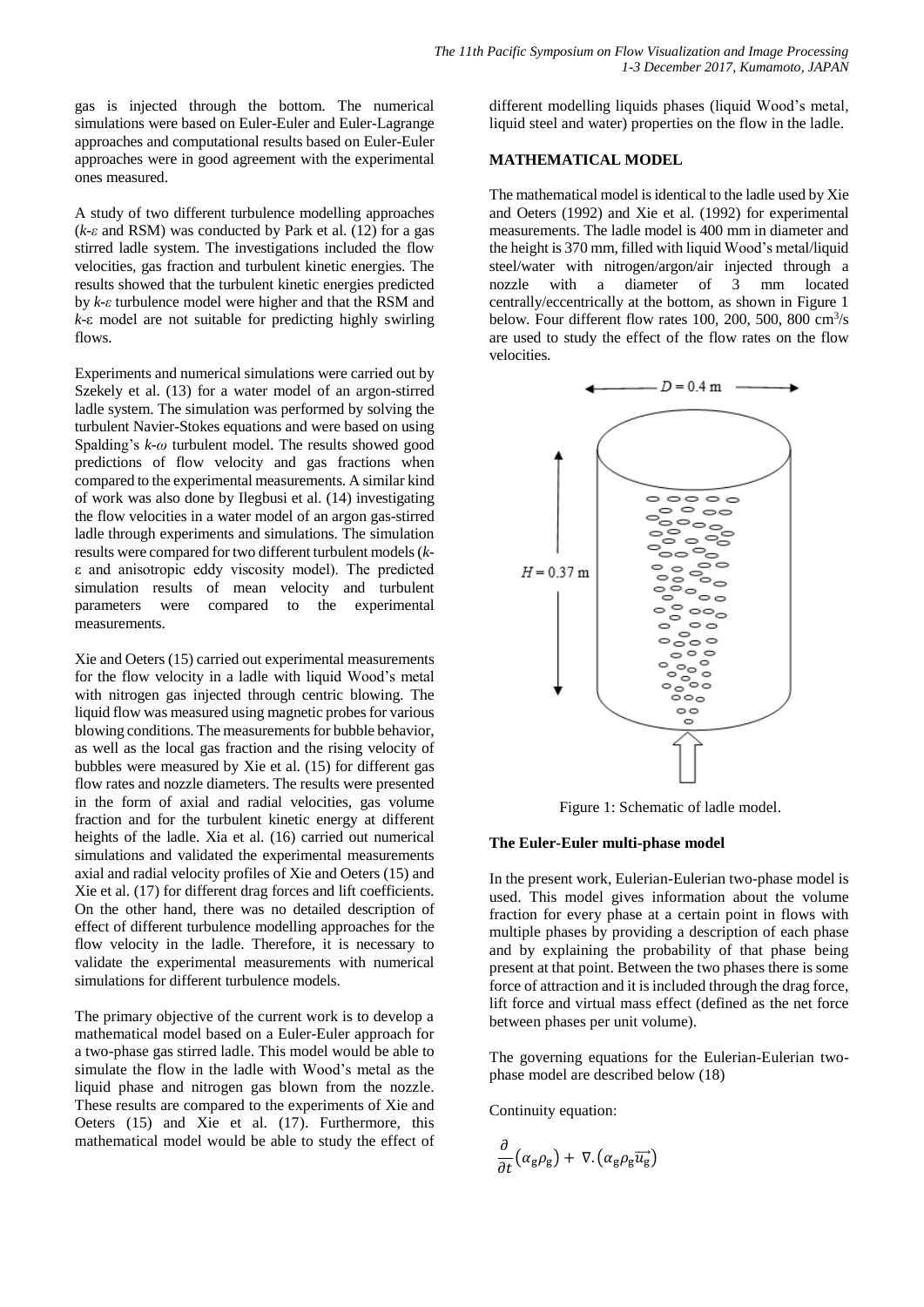*The 11th Pacific Symposium on Flow Visualization and Image Processing 1-3 December 2017, Kumamoto, JAPAN*

$$
= \sum_{l=1,l\neq g}^{n} \dot{m}_{lg} - \dot{m}_{gl} \quad (1)
$$

Momentum equation:

$$
\frac{\partial}{\partial t} \left( \alpha_g \rho_g \vec{\rho}_g \right) + \nabla \left( \alpha_g \rho_g \overrightarrow{u_g} \overrightarrow{u_g} \right) \n= -\alpha_g \nabla_1 + \nabla \cdot \overline{\overline{\tau}}_g + \alpha_g \vec{g} + \overrightarrow{F_g} \n+ \sum_{l=1, l \neq g}^{n} \dot{m}_{lg} \vec{v}_{lg} - \dot{m}_{gl} \vec{v}_{gl} \n+ \sum_{p=1, p \neq k}^{n} \overrightarrow{R_{lg}} + \overrightarrow{F_{lift}} + \overrightarrow{F_{vm}},
$$
\n(2)

where

$$
\bar{\tau}_{g} = \alpha_{g} \mu_{g} \left( \nabla \overrightarrow{u_{g}} + \nabla \overrightarrow{u_{g}^{T}} \right)
$$

$$
+ \alpha_{g} \left( \lambda_{g} - \frac{2}{3} \mu_{g} \right) \left( \mu_{g} \overline{1} \right)
$$
(3)

In Equation (3),  $\overrightarrow{R_{lg}}$  symbolizes the drag force between the phases 'l' and 'g'. The mathematical description of the drag force is written below:

$$
\overrightarrow{R_{lg}} = K_{lg}(\overrightarrow{u_l} - \overrightarrow{u_g}), \tag{4}
$$

where

$$
K_{\rm lg} = \frac{3}{4} \alpha_1 \alpha_1 \mu_{\rm g} \frac{\text{Re } C_{\rm d}}{d_1^2}.
$$
 (5)

In the above equation (5),  $K_{lg}$  is the coefficient of the drag exchange momentum and  $C_d$  is the drag coefficient between the phases. In equation (2),  $F_{\text{lift}}$  denotes the lift force acting on the secondary phase 'g' due to primary phase 'l' and the term  $\overrightarrow{F_{vm}}$  symbolizes the virtual mass force. In the present work, the lift force and virtual mass terms are neglected.

#### **Turbulence models**

The three different turbulence models used in the current work are described below.

#### **a.** *The k* **- model**

The  $k \text{-} \varepsilon$  model is the most widely used and accepted turbulence model in present day industry and research. From the equations of this model it is possible to calculate both the values of turbulent kinetic energy with the first transport variable '*k*' and the turbulent dissipation rate with the second transport variable  $\epsilon$ . The governing equations for this model are written below. (18)

$$
\frac{\mathrm{D}k}{\mathrm{D}t} = \frac{\partial}{\partial x_j} \left( \frac{v_t}{\sigma_k} \frac{\partial k}{\partial x_j} \right) + P_k - \varepsilon,\tag{8}
$$

$$
\frac{\mathrm{D}\varepsilon}{\mathrm{D}t} = \frac{\partial}{\partial x_i} \left( \frac{v_\mathrm{t}}{\sigma_\mathrm{k}} \frac{\partial \varepsilon}{\partial x_j} \right) + \quad \mathrm{C}_{\varepsilon_1} \frac{\varepsilon}{k} P_k - C_{\varepsilon_2} \frac{\varepsilon^2}{k'}, \tag{9}
$$

where

$$
P_k = -\bar{u}_1 \bar{u}_j \frac{\partial u_i}{\partial u_j}.
$$
 (10)

# **b.** *The*  $k$  **-**  $\omega$  model

The  $k$ - $\omega$  turbulence model is also a two-equation model similar to the  $k$ - $\varepsilon$  model. The second transport variable ' $\omega$ ' in this case determines the specific dissipation, whereas the first variable '*k*' determines the kinetic energy of turbulence. The governing equations are written below. (18)

$$
\frac{\mathrm{D}k}{\mathrm{D}t} = \frac{\partial}{\partial x_j} \left( \left( \mu + \frac{k}{\omega} \right) \frac{\partial k}{\partial x_j} \right) + P_k - \beta \omega k \,, \tag{11}
$$

$$
\frac{D\omega}{Dt} = \frac{\partial}{\partial x_j} \left( \left( \mu + \sigma_w \frac{k}{\omega} \right) \frac{\partial w}{\partial x_i} \right) +
$$
  

$$
\frac{\sigma_d}{\omega} \frac{\partial k}{\partial x_j} \frac{\partial \omega}{\partial x_j} + \frac{P_k \gamma \omega}{k} - \beta \omega^2,
$$
 (12)

$$
\omega \partial x_j \partial x
$$

where

$$
P_k = \tau_{ij} \frac{\partial u_i}{\partial x_j}, \qquad (13)
$$

$$
v_t = \frac{k}{\omega}.\tag{14}
$$

### **c. The Reynolds Stress Model (RSM)**

Reynolds stress model is a five-equation turbulence model, and is has a relatively lesser computational cost than Large Eddy Simulations and Direct Numerical Simulations. The Reynolds stress transport equation is written below. (18)

$$
\frac{\mathrm{D}R_{ij}}{\mathrm{D}t} = D_{ij} + P_{ij} + \pi_{ij} + \Omega_{ij} - \varepsilon_{ij}, \qquad (15)
$$

where  $D_{ij}$  is the diffusion term,  $P_{ij}$  is the production term,  $\pi_{ij}$  is the slow-pressure correlation term,  $\varepsilon_{ij}$  is the dissipation term and  $\Omega_{ij}$  is the rotational term, respectively. The descriptions of  $P_{ij}$ ,  $\pi_{ij}$  and  $\varepsilon_{ij}$  are provided in Eqs. 16, 17 and 18 respectively.

$$
P_{ij} = -\left(R_{im}\frac{\partial U_j}{\partial x_m} + R_{jm}\frac{\partial U_i}{\partial x_m}\right),\tag{16}
$$

$$
\pi_{ij} = -C_1 \frac{\varepsilon}{k} \left( R_{ij} - \frac{2}{3} k \, \delta_{ij} \right) - C_2 \left( P_{ij} - \frac{2}{3} P \, \delta_{ij} \right), \tag{17}
$$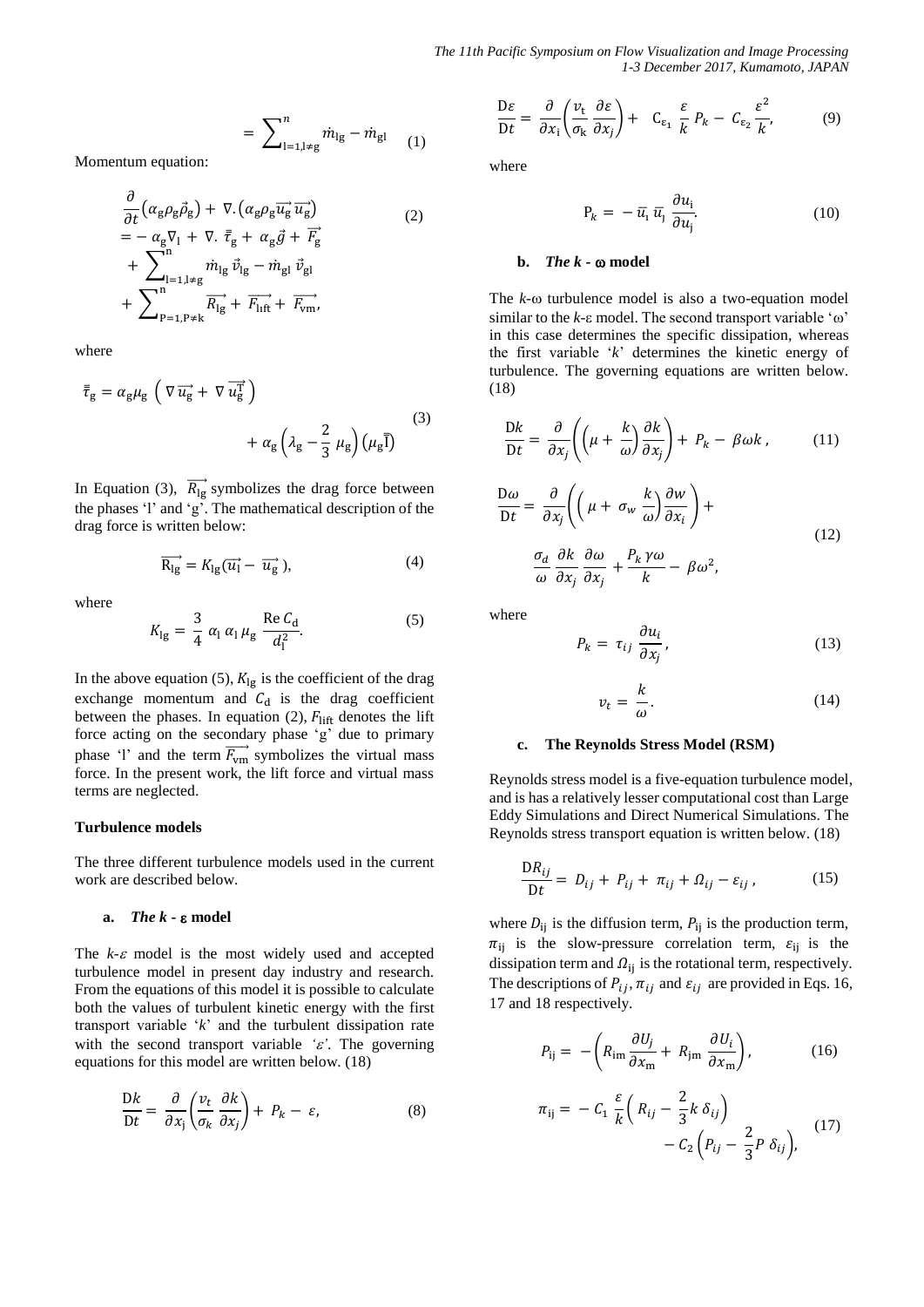$$
\varepsilon_{ij} = \frac{2}{3} \epsilon \, \delta_{ij}, \tag{18}
$$

where  $\varepsilon$  is dissipation rate of turbulent kinetic energy and  $\delta_{ij}$  is the Kronecker delta. The diffusion term is expressed as follows:

$$
D_{ij} = \frac{\partial}{\partial x_m} \left( \frac{v_t}{\sigma_k} \frac{\partial R_{ij}}{\partial x_m} \right),\tag{19}
$$

where  $v_t = C_\mu \frac{k^2}{s}$  $\frac{\sigma}{\varepsilon}$ ,  $\sigma_k = 1.0$  and  $C_\mu = 0.9$ . The rotational term is described by:

$$
\Omega_{ij} = -2 \omega_k \left( R_{jm} e_{ikm} + R_{im} e_{jkm} \right), \qquad (20)
$$

where  $\omega_k$  is the rotation vector,

 $e_{ijk} = 1$ , if i, j, k are in cyclic order,  $e_{ijk}$  = -1, if i, j, k are in anti-cyclic order, and  $e_{ijk} = 0$ , if any two indices are same.

# **The Schiller-Naumann drag model**

The Schiller-Naumann drag model (19) is derived from Stokes' law. According to the Stokes' law, the drag coefficient  $C<sub>D</sub>$  for the flow past spherical particles can be calculated according to

$$
C_{\rm D} = \frac{24}{\rm Re},\tag{21}
$$

where Re is the Reynolds number. The Stokes' law is valid for  $Re \ll 1$ . The expression shown in Eq. 21 has been modified to suit high Reynolds numbers by including inertia. The modified mathematical expression is written below:

$$
C_{\rm D} = \frac{24}{\rm Re} \left( 1 + \frac{3}{16} \rm Re \right), \tag{22}
$$

It has been shown that the above expression deviates from the experimental results at high Reynolds numbers. It was re-modified for Re<800 by Schiller and Naumann (19), and it can be written as follows:

$$
C_{\rm D} = \frac{24}{\rm Re} (1 + 0.15 \,\rm{Re}^{0.687}) \,. \tag{23}
$$

In the present work, the Schiller-Naumann drag model has been used to exchange momentum between the two phases (liquid Wood's metal and nitrogen gas).

## **Boundary conditions**

Along the cylindrical walls of the ladle, a no-slip boundary condition is assumed as is the pressure outlet condition at the top free surface of the ladle. For the nozzle injection, a constant gas velocity inlet boundary condition is assumed. At the beginning of the calculation, the volume fraction of liquid (liquid wood's metal/liquid steel/water) is set to

unity and the volume fraction of gas (nitrogen/argon/air) is set to zero.

### **Material properties**

In the current work, Wood's metal, an alloy with a low melting point, was employed as the liquid phase, while nitrogen gas was injected through the nozzle in most of the calculations. The results of the Wood's metal/nitrogen system are compared with liquid steel/argon and water/air systems to check the effect of modelling liquid properties on the flow velocities in the ladle.

| <b>Table 1:</b> Comparison of physical properties of liquids |  |  |  |
|--------------------------------------------------------------|--|--|--|
|--------------------------------------------------------------|--|--|--|

| Liquid       | Density ( $\text{kg/m}^3$ ) | Dynamic           |
|--------------|-----------------------------|-------------------|
|              |                             | Viscosity (Pa·s)  |
|              |                             |                   |
|              |                             |                   |
| Wood's metal | 9400                        | 0.0042            |
| <b>Steel</b> | 7000                        | $0.0044 - 0.0062$ |
| Water        | 1000                        | 0.001             |

#### **Numerical Procedures**

The numerical simulations were carried out in the ANSYS FLUENT 17.0 software and were based on a Euler-Euler multiphase model. The standard *k*-ε, *k*-ω and RSM turbulence models describe the turbulence in the continuous fluid. The interaction between the two phases is defined by the Schiller-Naumann drag force and no lift force was applied. The diameter of a bubble was assumed as 3 mm for all of the cases. The convergence criteria was set to  $10^{-5}$  and all unsteady simulations were carried out on a physical time scale of 0.001 s per time step. All simulations were stopped once the flow became steady and the total time was 30 s.

The hybrid mesh for the cylindrical ladle was generated in ICEM CFD software. Trial calculations were conducted to study the mesh independency using three different meshes with sizes 132775, 249265 and 404187 cells. It was found all the three meshes produced similar results and the mesh with 249265 elements was then used for all the simulations.

# **RESULTS AND DISCUSSSION**

Euler-Euler simulations were carried out for the ladle model with liquid Wood's metal and nitrogen gas injected through a nozzle located at the bottom. To study the effect of gas flow rates on the liquid flow velocities in the ladle model, four different velocities (100, 200, 500 and 800  $\text{cm}^3\text{/s}$ ) were employed (RSM turbulence model is used). Figure 2 shows the increase in the range of liquid flow velocities in the ladle with increases in the gas flow rate. The simulation results for liquid velocity profiles at four different heights in the ladle for three different turbulence models (*k*-ε, *k*-*ω* and Reynolds Stress Model) along with the measured data from Xie and Oeters (1992) are shown in Figure 3. As seen in Figure 3, the simulation results using *k*-ε and *k*-*ω* turbulence models follow the same liquid velocity profile for the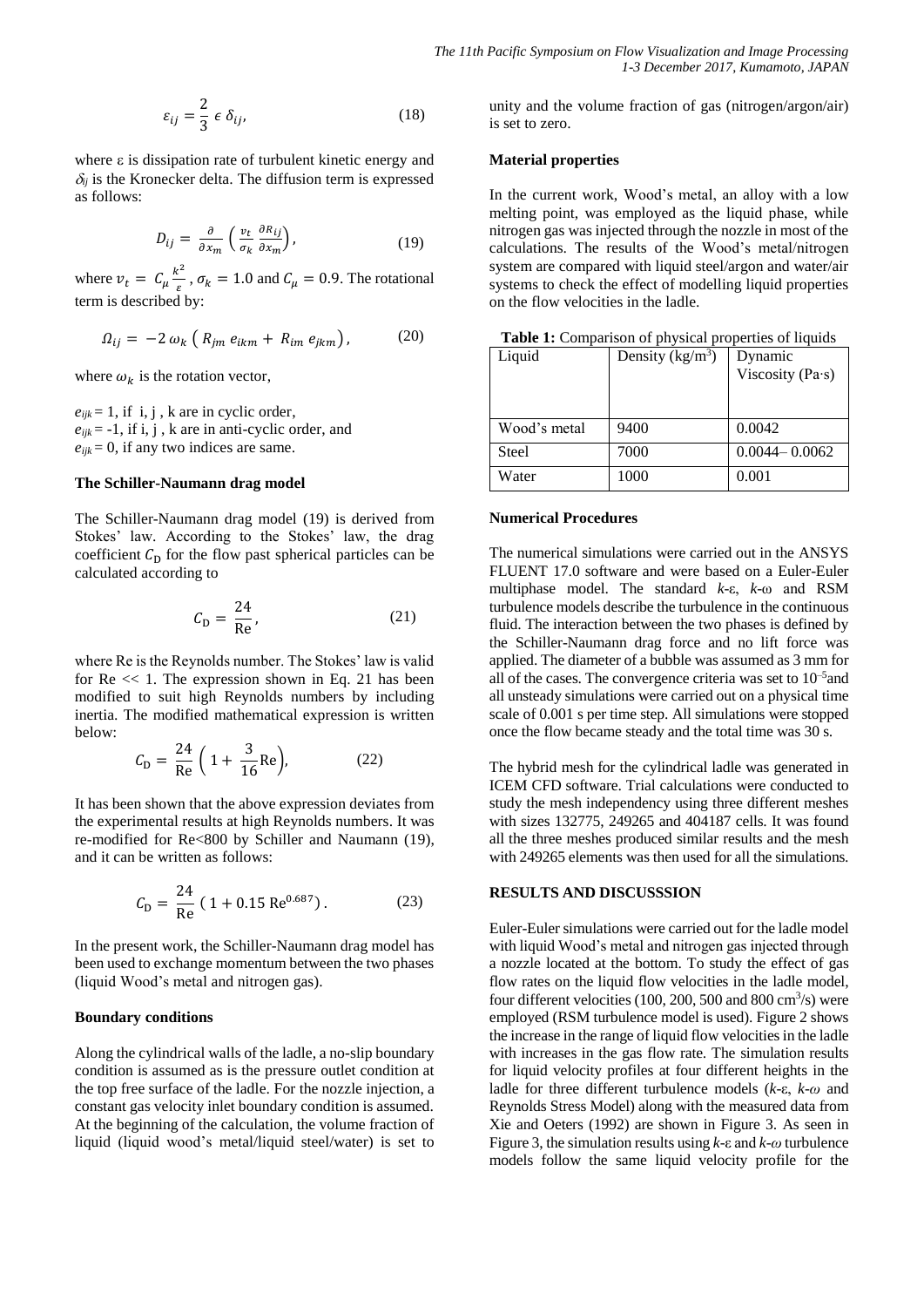measured data but the velocities are very high at all heights. On the other hand, the results of the liquid velocity profiles using RSM exhibit good agreement with the experimental data at heights 0.05 m and 0.15 m from the bottom. At heights of 0.25 m and 0.35 m, the RSM model predicts slightly higher velocities when compared to the experimental data but lower than *k*-ε and *k*-ω turbulence models.

The simulation results of gas volume fraction in the ladle at four different heights for three turbulence models are shown in Figure 4. It can be seen that numerical simulation results using *k*-ε and *k*-*ω* turbulence models show a high peak in gas volume fraction at all four heights in the ladle. The numerical predictions using the RSM model also show high peaks in gas volume fractions at all the heights and do not match the experimental measurements. However, these predictions give low peaks in gas volume fractions when compared to the other two turbulence models. The results would have been better for *k*-ε and *k*-*ω* turbulence models if we could have tested different parameter values instead of using the default values from the Ansys Fluent software.



Figure 2: Velocity field distribution for different gas flow rates



**Figure 3:** Comparison of liquid flow velocity profiles at different heights in the ladle for different turbulence models to the experimental data from Xie and Oeters (1992).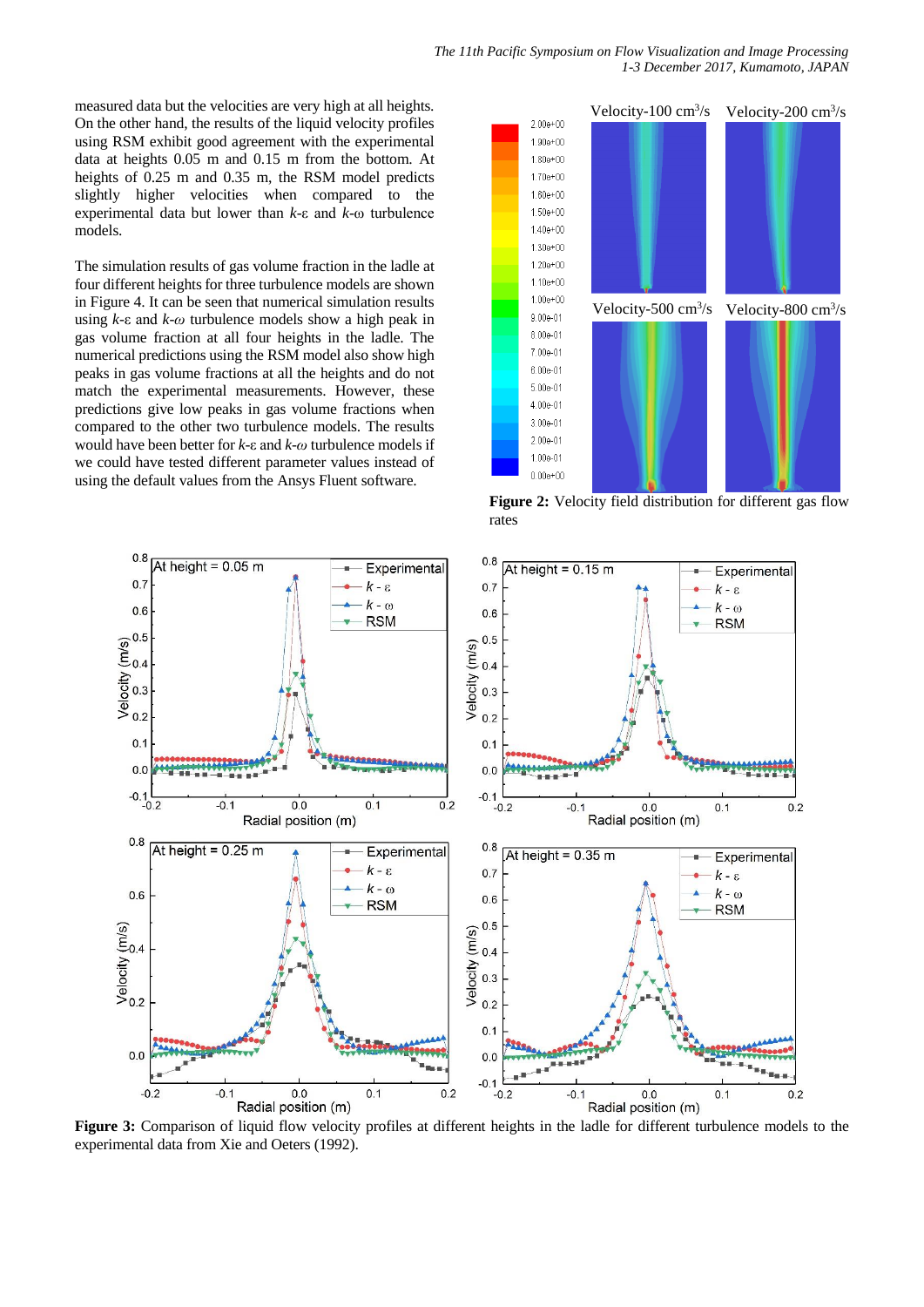

**Figure 4:** Comparison of Gas fraction distribution profiles at different heights in the ladle for three different turbulent models to the experimental data from Xie et al. (1992).

Figure 5 depicts the velocity distribution in the ladle for a gas flow rate of  $200 \text{ cm}^3/\text{s}$  when the gas is injected through a nozzle located at a centric and eccentric position using the RSM turbulence model. As seen from Figure 5, when the nozzle is located near the wall, a strong attraction of the flow by the wall is observed. Thus, it appears that the wall has a great influence on the flow distribution in the ladle. Figure 6 shows the comparison of numerical predictions of turbulent kinetic energy for a gas flow rate of  $800 \text{ cm}^3/\text{s}$  with the experimental measurements by Xie and Oeters (15). As seen from Figure 6, the simulations results for turbulent kinetic energy follow the same trend and agree reasonably well with the experimental measurements at heights of 0.05 m, 0.15 m and 0.25 m. However, the agreement is poor at a height of 0.35 m.

Figure 7 shows the comparison of velocity profiles at a height of 0.35m for three different domains (liquid wood's/nitrogen, liquid steel/argon and water liquid/air) with experimental data from Xie and Oeters (15). As seen in Figure 7, the velocity profiles of liquid Wood's metal/nitrogen and liquid steel/argon domains are almost similar. This is because of the density and viscosity of the liquid Wood's metal are more similar to liquid steel than to those of water and mercury. The numerical predictions follow the same trends of the experimental measurements by Xie and Oeters (15) and Xie et al. (17) but do not match them quantitatively.



**Figure 5:** Comparison of velocity distribution profiles for a gas flow rate of 200 cm<sup>3</sup>/s when the nozzle is located in centric and eccentric positions at the bottom of the ladle.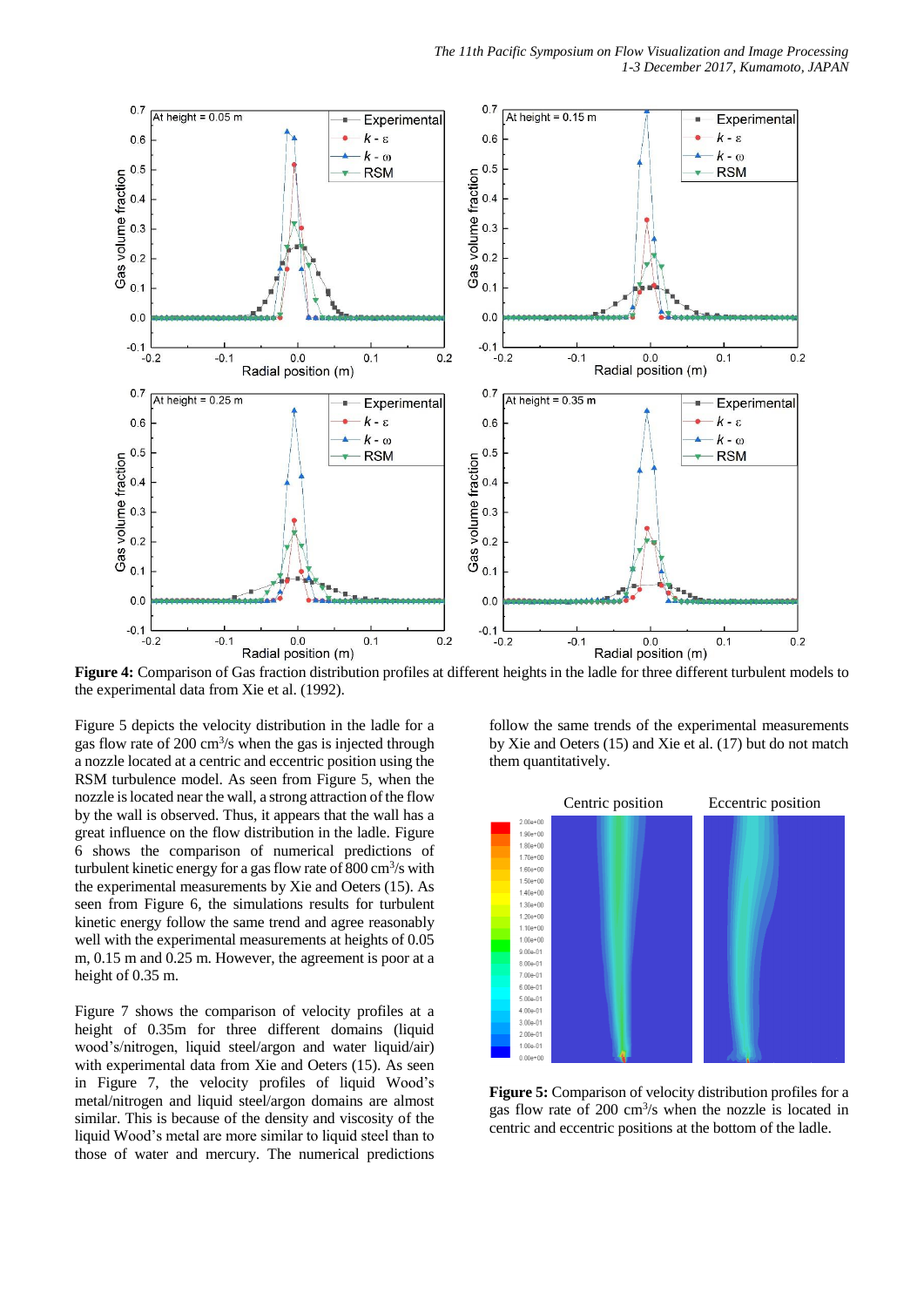

Figure 6: Comparison of turbulent kinetic energy profiles for a gas flow rate of 800 cm<sup>3</sup>/s to experimental data (Xie and Oeters 1992a) at four different heights in the ladle.



**Figure 7:** Comparison of velocity profiles at height 0.25m for different domains to experimental data from Xie and Oeters (1992).

# **CONCLUSIONS**

Computational Fluid Dynamics simulations were performed for two phase flows in a ladle with liquid Wood's

metal/liquid steel/water liquid agitated by nitrogen/argon/air gas injection. These simulations were carried out for four different gas flow rates (100, 200, 500 and 800  $\text{cm}^3\text{/s}$ ) to study the effect of gas flow rates on the flow velocities in the ladle. A detailed comparison was made for simulation results of the liquid flow velocity, volume fraction of gas and turbulent kinetic energy at different heights in the ladle with the experimental measurements from Xie and Oeters (15) and Xie et al. (17). Among the different turbulence modelling approaches (*k*-ε, *k*-*ω* and RSM), the RSM model had decently accurate results when compared to experimental results. The results suggest that the RSM model is preferable in modelling two phase flows in a gas-stirred ladle, but it requires more computational time when compared to *k*-ε and *k*-*ω* turbulence modelling approaches.

To check the effect of material properties on the flow velocities in the ladle, the simulation results using liquid Wood's metal/nitrogen system were compared to liquid steel/argon and water liquid /air systems. The present results provide information on CFD in modelling two phases in steelmaking ladles.